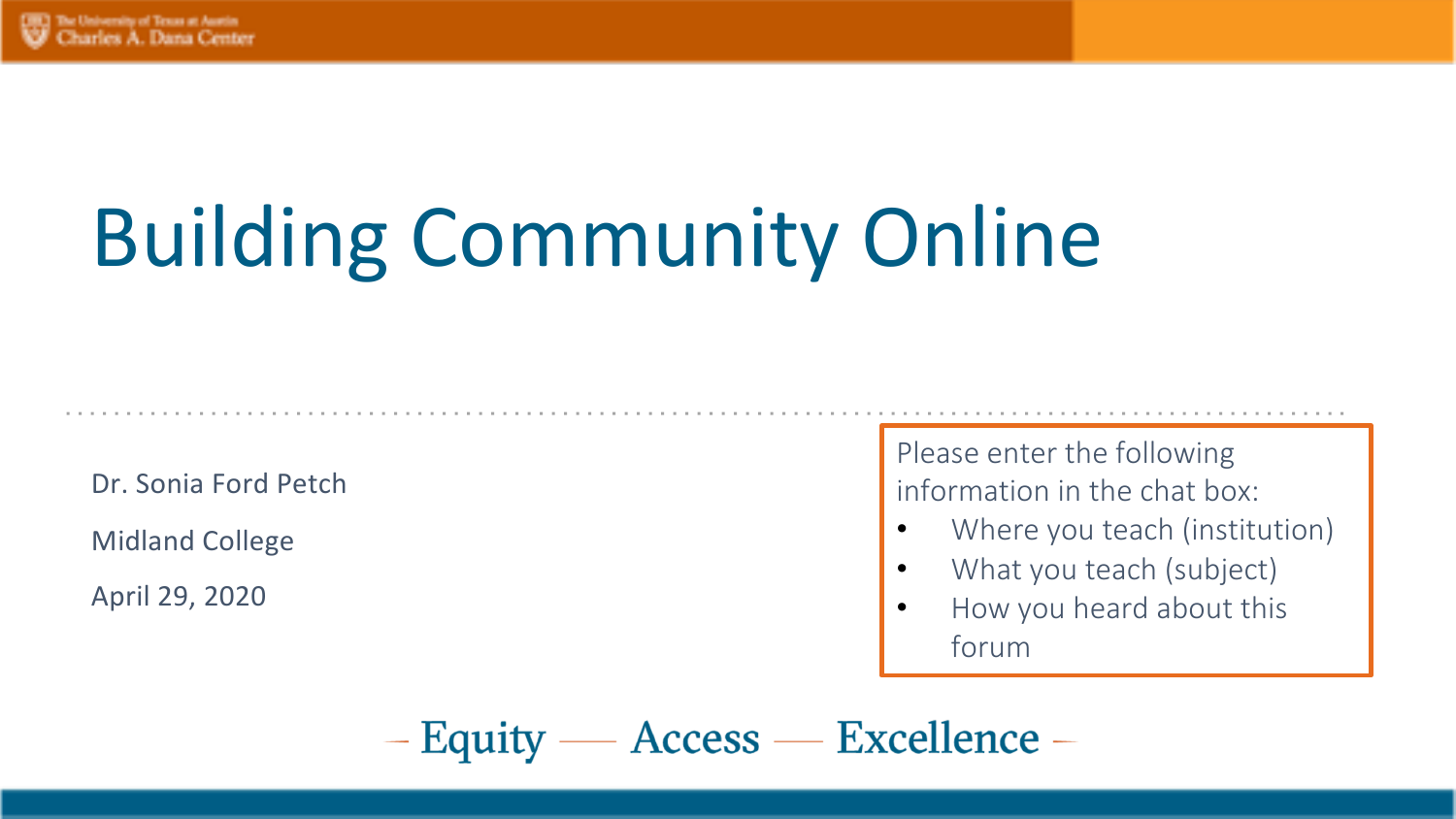# **Objectives**

- Address challenges to teaching and learning in the online environment
- Explore the Community of Inquiry model and factors of online student connectedness
- Explore strategies to facilitate social, cognitive, and teacher presence
- Share ideas among participants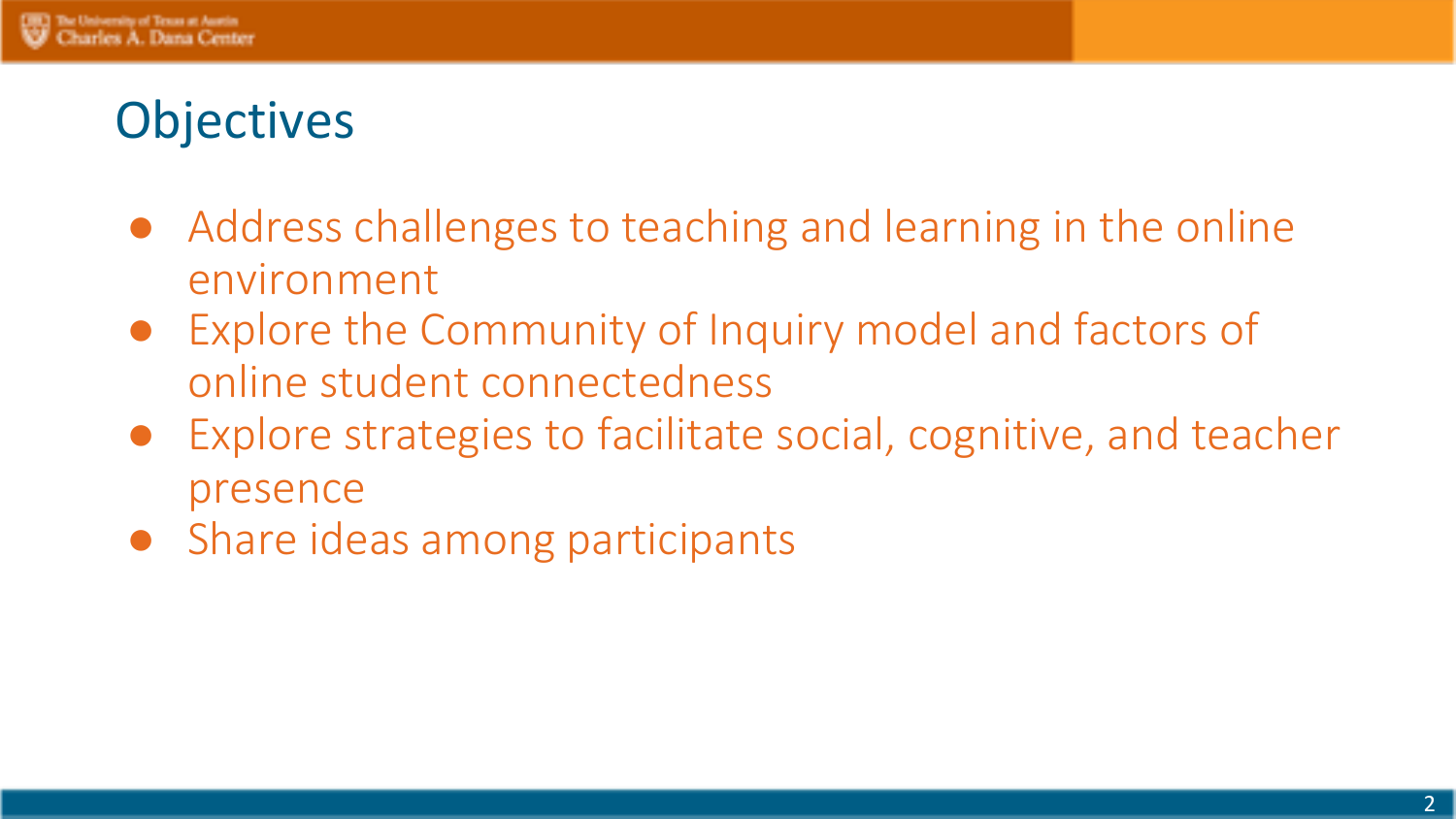# Keep in Mind...

### Learning online can increase students' feelings of isolation

- Be supportive and flexible
- Reach students where they are asynchronously or synchronously when appropriate and available
- Provide support
- Keep it simple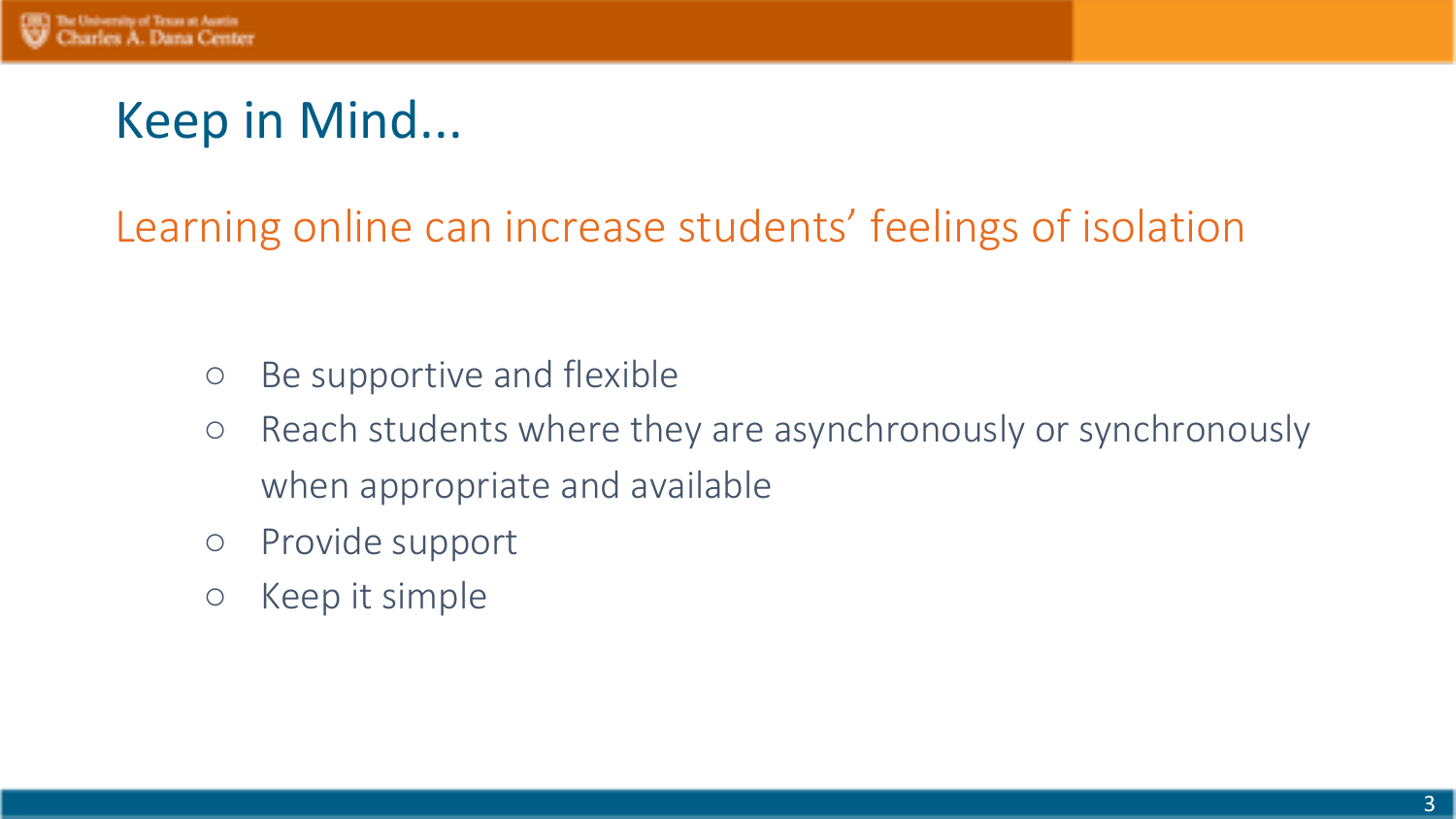# Community of Inquiry Model (Garrison, Anderson, Archer, 2000)

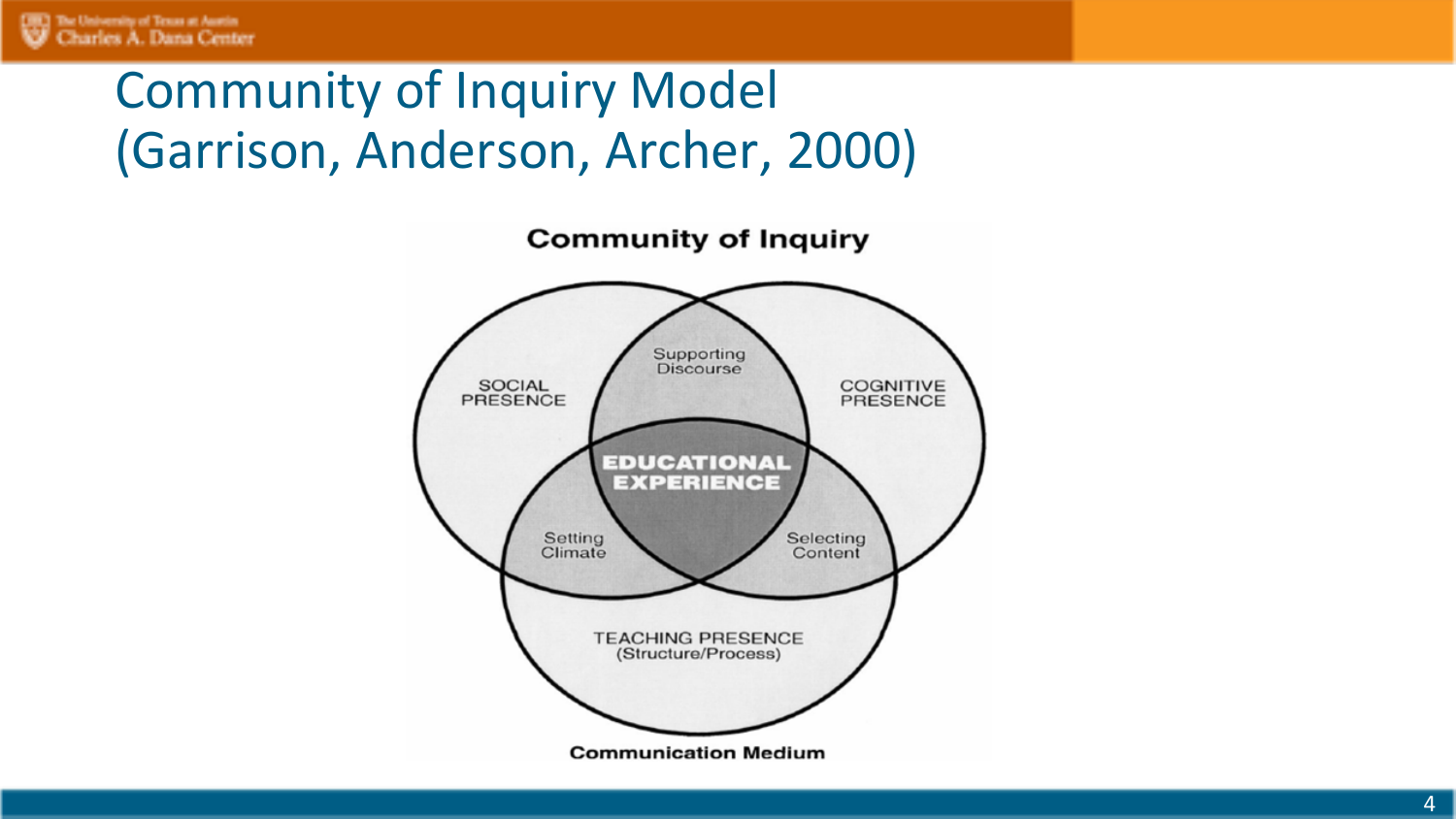# Factors of Online Student Connectedness (Bolliger & Inan, 2012)

- Comfort
- Community and Social Presence
- Instructor Facilitation
- Interaction and Collaboration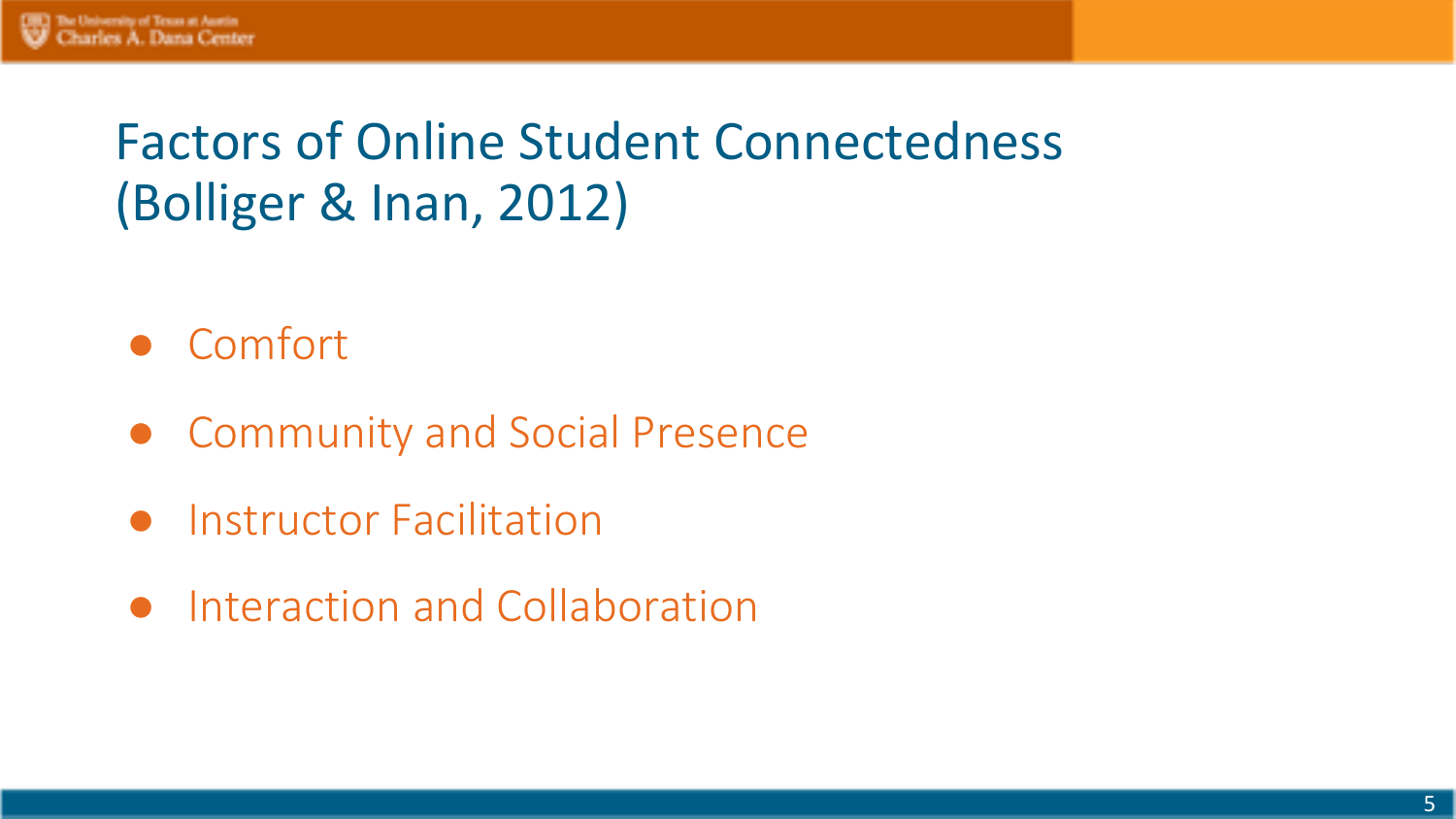# Creating a Comfortable Online Environment

- Make navigation easy
	- Group material into "chunks"
	- If possible, hide extra tabs in the course learning management system (LMS)
	- Demonstrate where to locate course materials
- Create an inviting welcome page
	- Consider adding your picture to the welcome page or recording an introduction video
- Provide multiple avenues to contact the instructor
	- Utilize messaging apps and notification tools in the LMS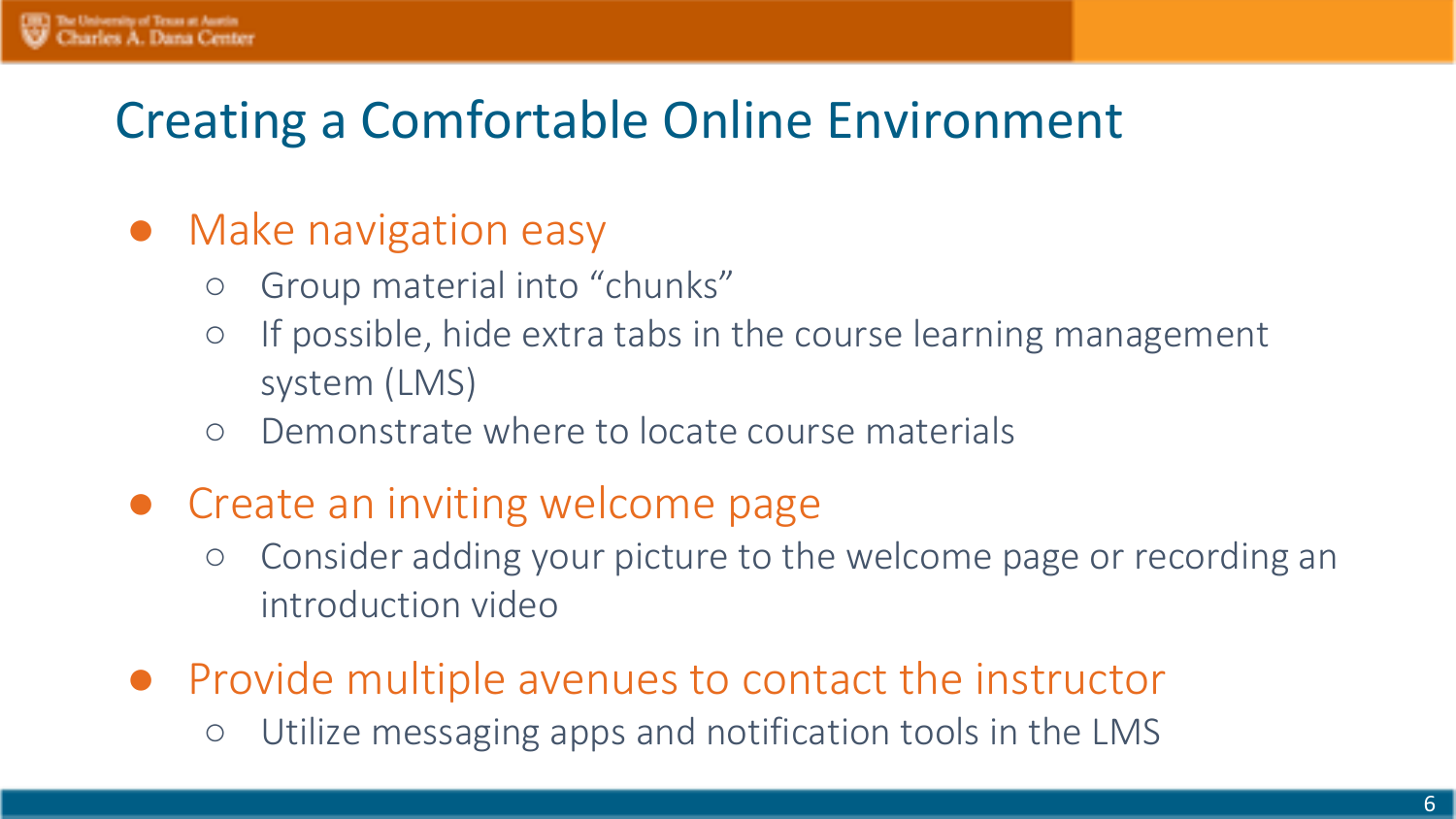## Creating a Comfortable Online Environment

- Begin the course with introduction assignments to help students introduce themselves to you and become familiar with the course
	- Student Profile
	- Scavenger Hunt
- Provide opportunities for students to introduce themselves to each other
	- Introduction discussion
	- Synchronous video conference or chat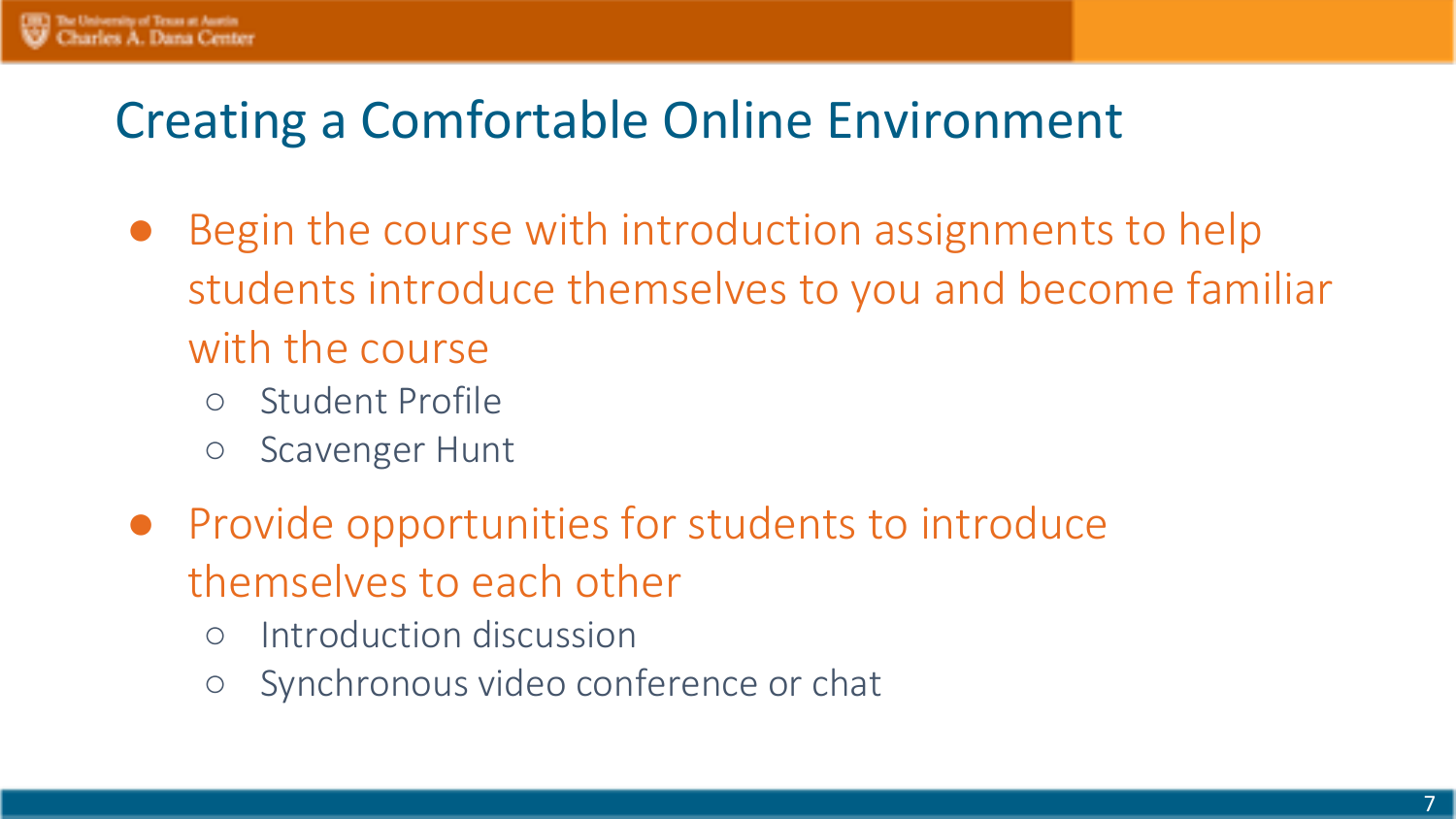# Strategies to Create a Comfortable Online Environment

Share in the chat box:

How do you create a comfortable online learning environment?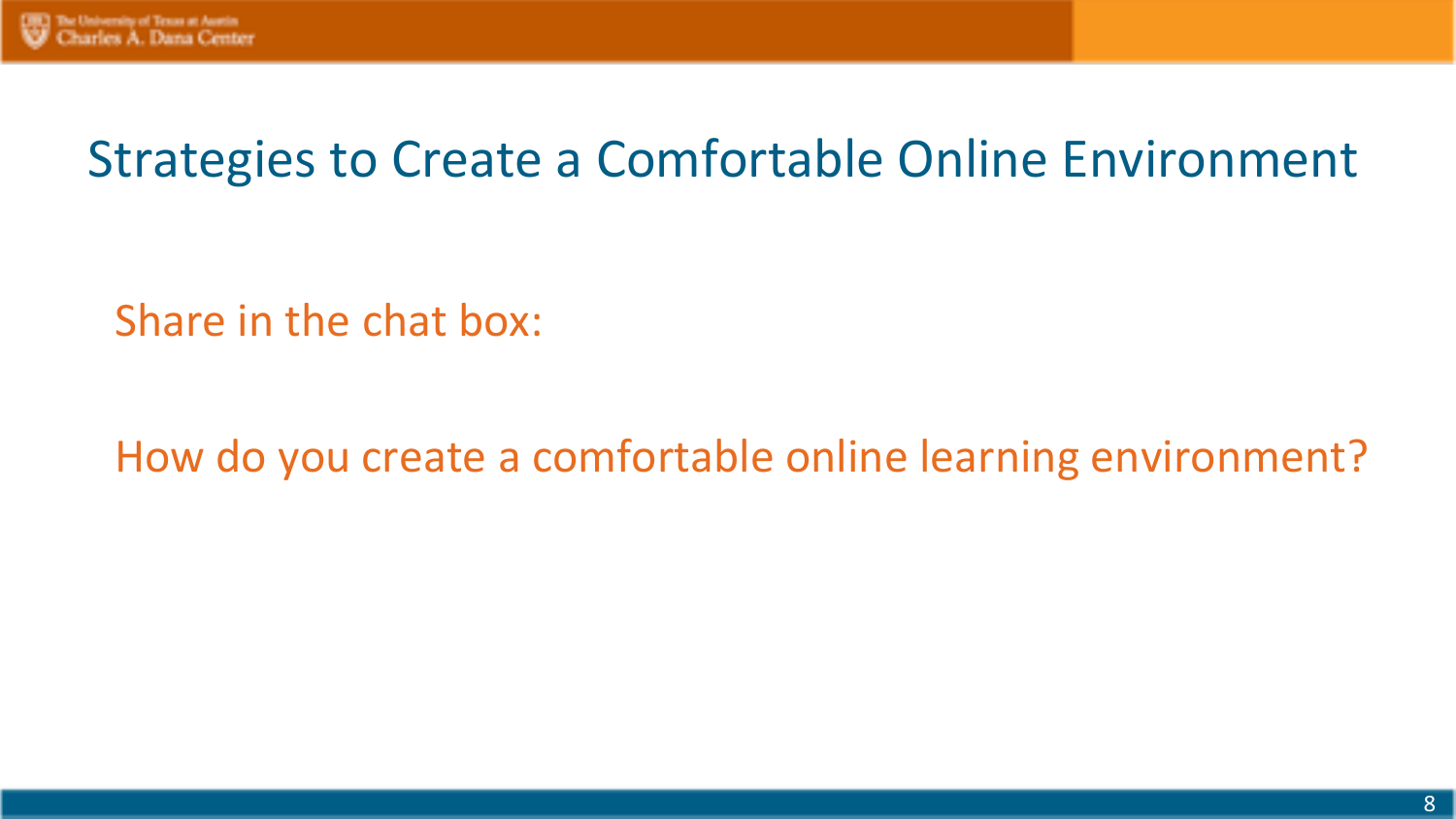# Creating Teaching and Cognitive Presence

- Create a dialog between the instructor and student
	- Module Introduction Videos
	- Provide opportunities for instructor feedback and share with students when to expect that feedback
	- Checking In Reports
- Present material in "chunks"
	- Record short videos and then be available at least once a week to answer questions during online office hours
- Provide multiple avenues to contact the instructor
	- Respond in a timely manner (ie. within 24-48 hours)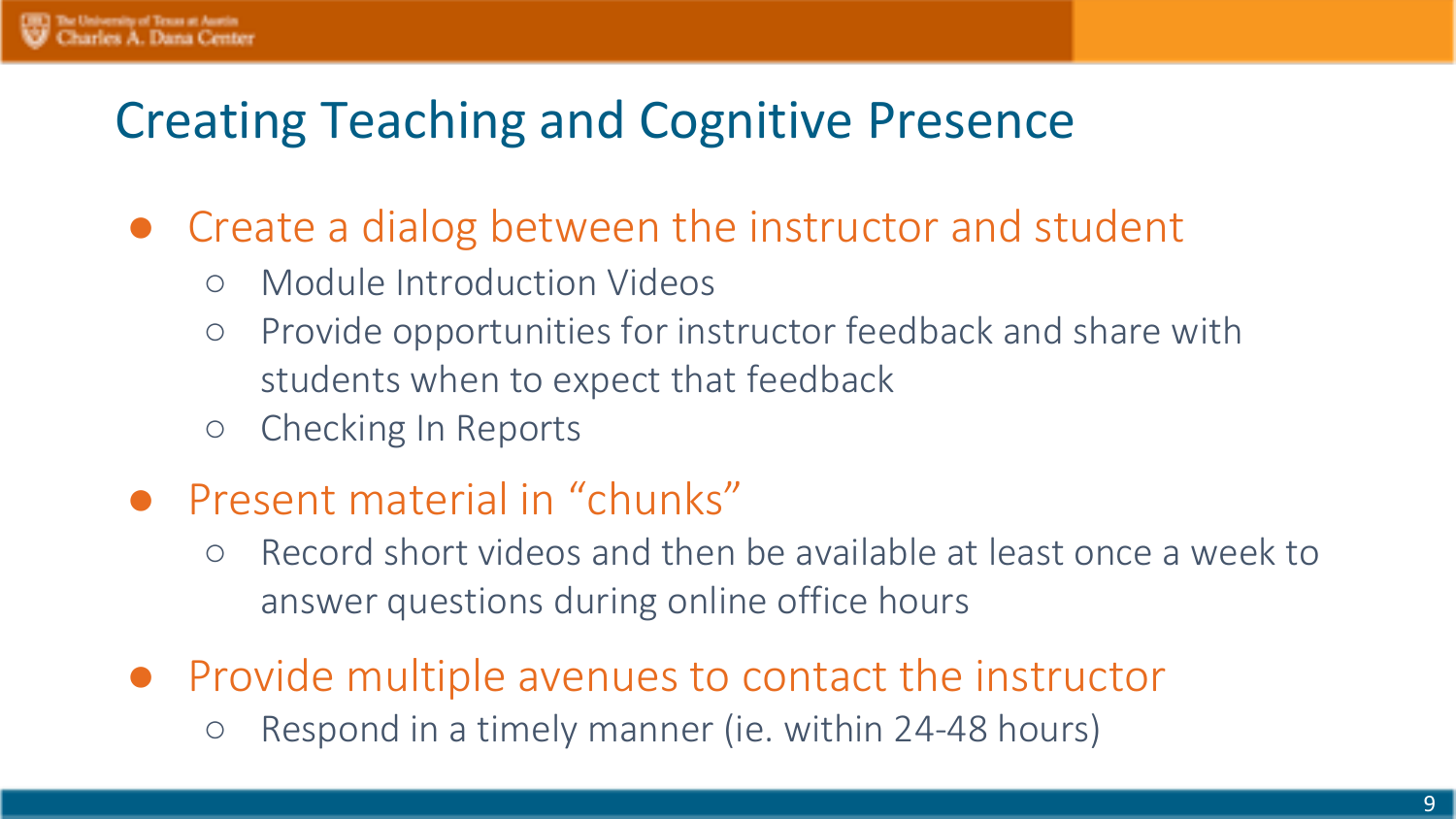# Strategies to Create Teaching and Cognitive Presence

Share in the chat box:

• How do you establish teaching presence?

• How do you facilitate cognitive presence?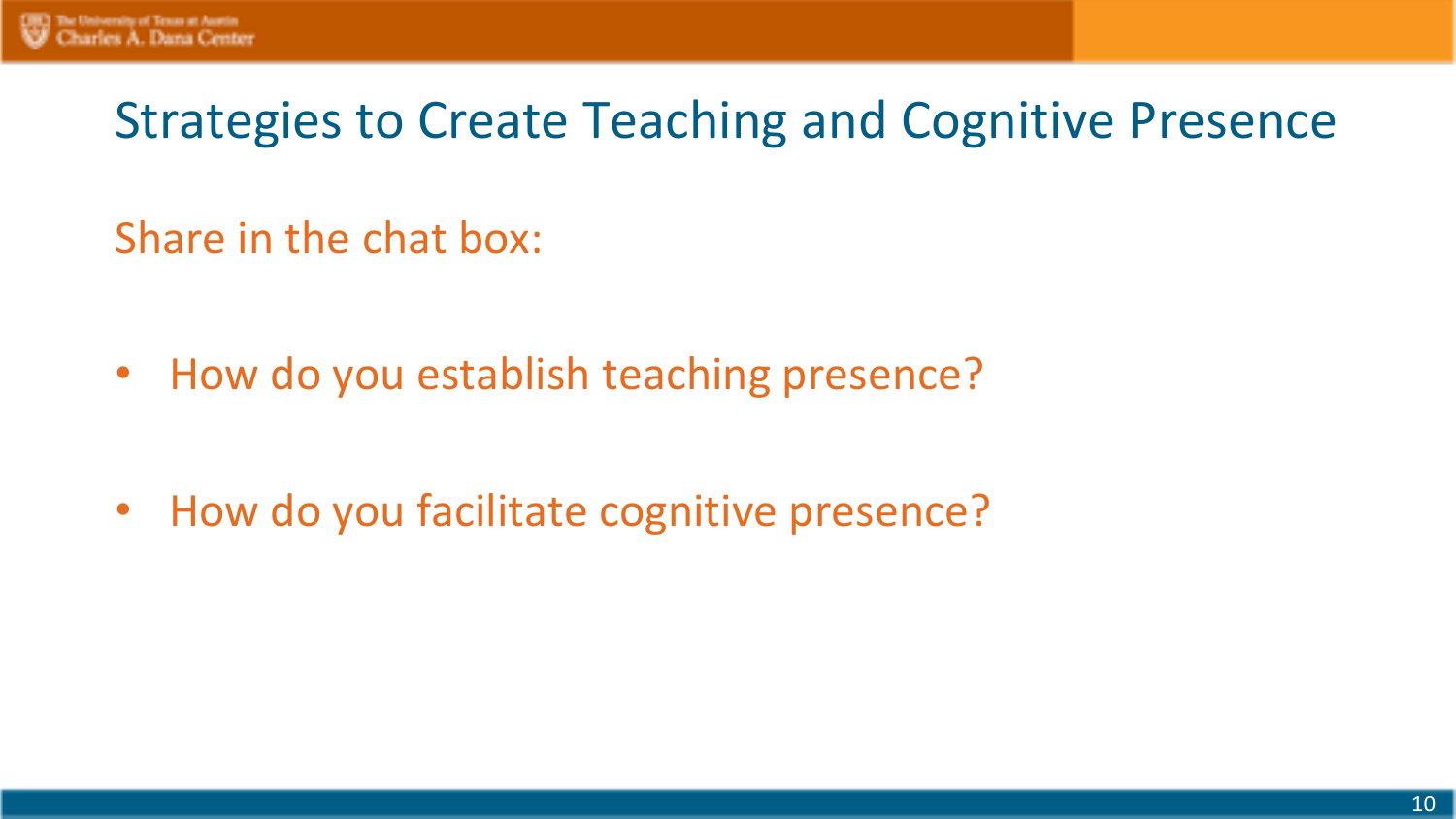## Creating Social Presence

#### ● Provide opportunities for discussion

- Create a "Virtual Cafe" space
- Create an "Ask Questions" space
- Use discussion forums or other collaborative tools to share time management and other study skill strategies

- Assign "support groups" to meet once a week
	- Encourage video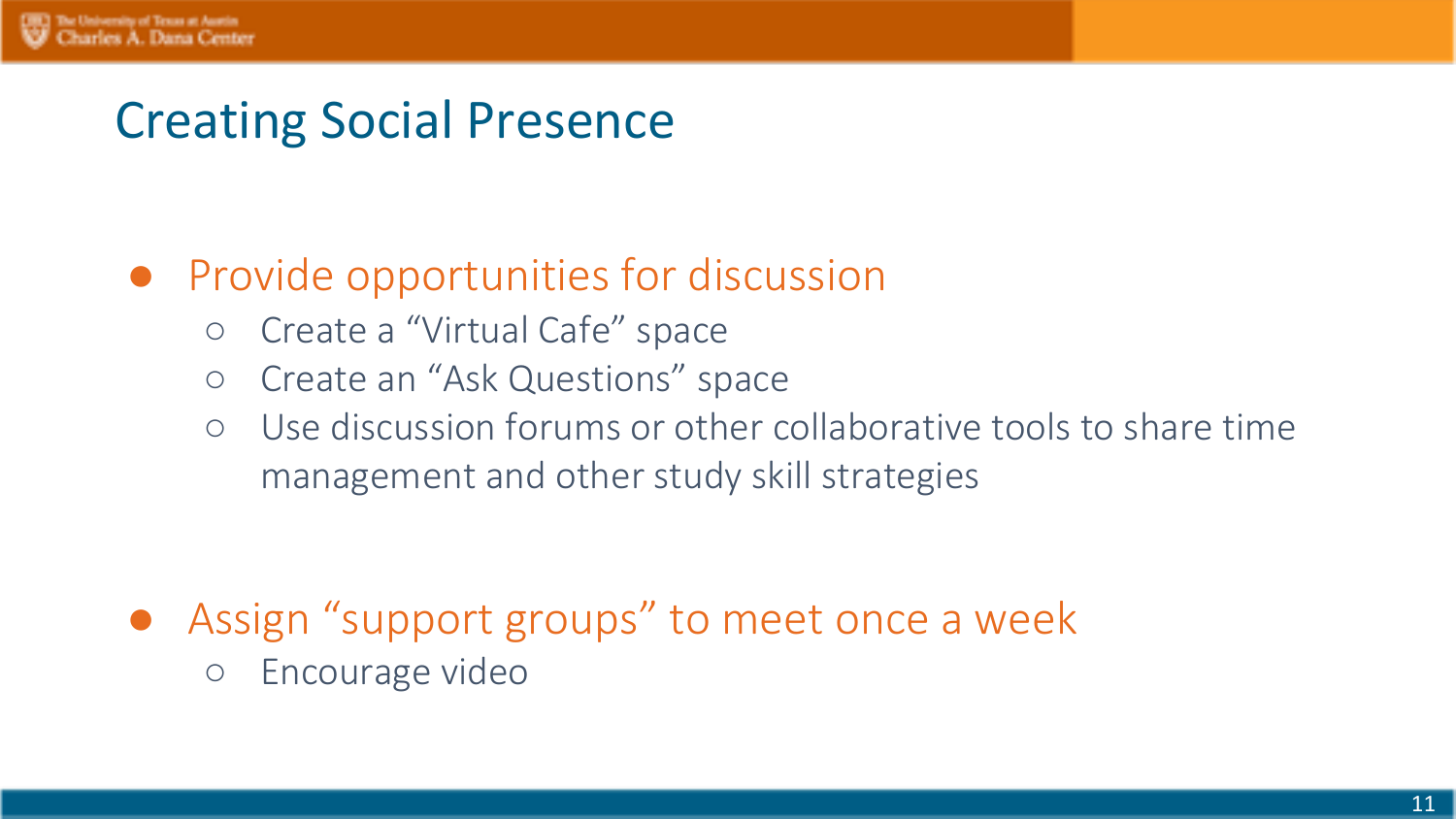## Strategies to Create Community & Social Presence

Share in the chat box:

How do you create community and social presence?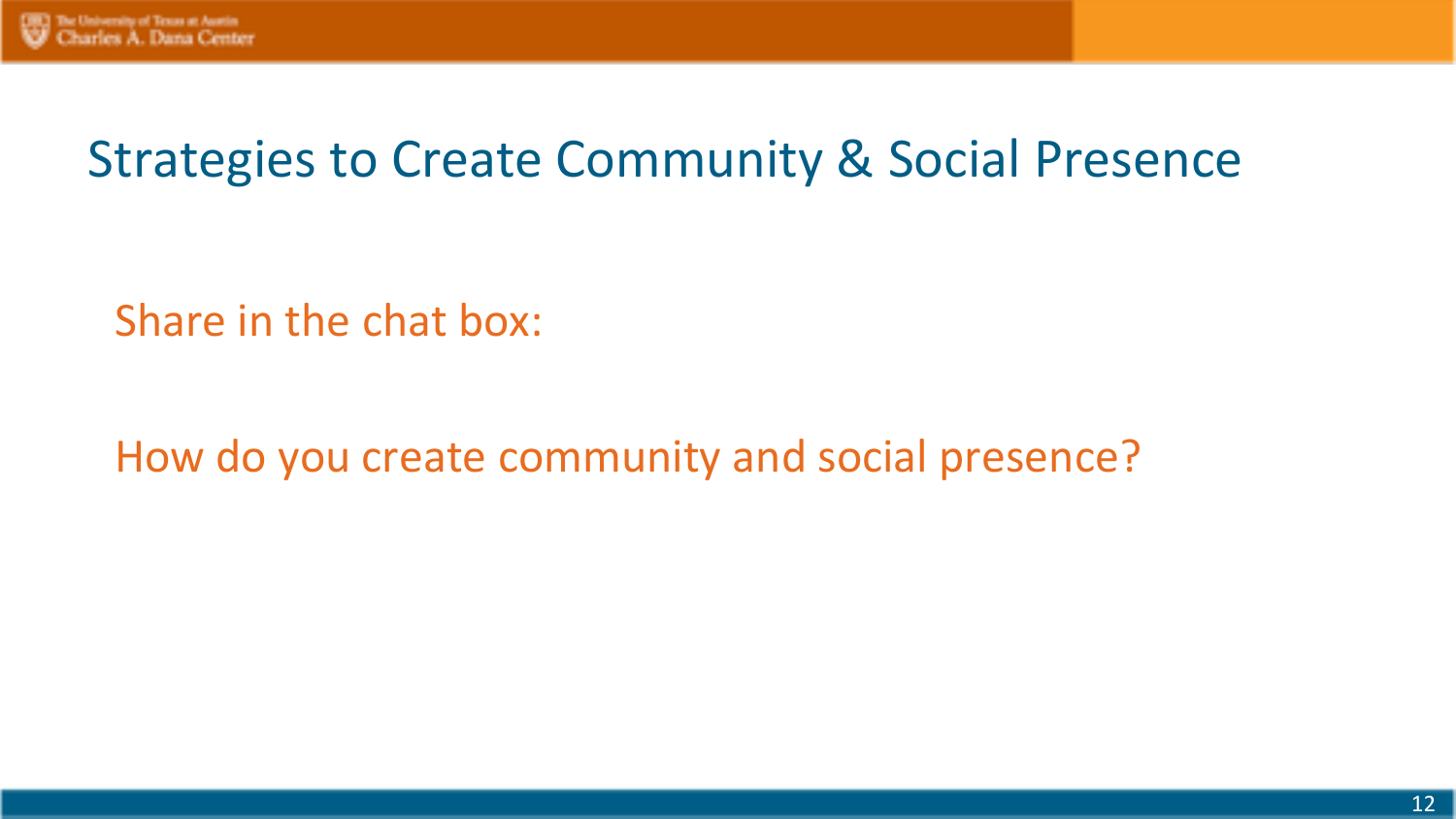# Strategies to Address Time Management - for the **Instructor**

- Prepare your course before the semester begins
- Assign manageable due dates
- Break assignments into smaller chunks
- Utilize filters to email groups of students
- Set aside time to focus on the course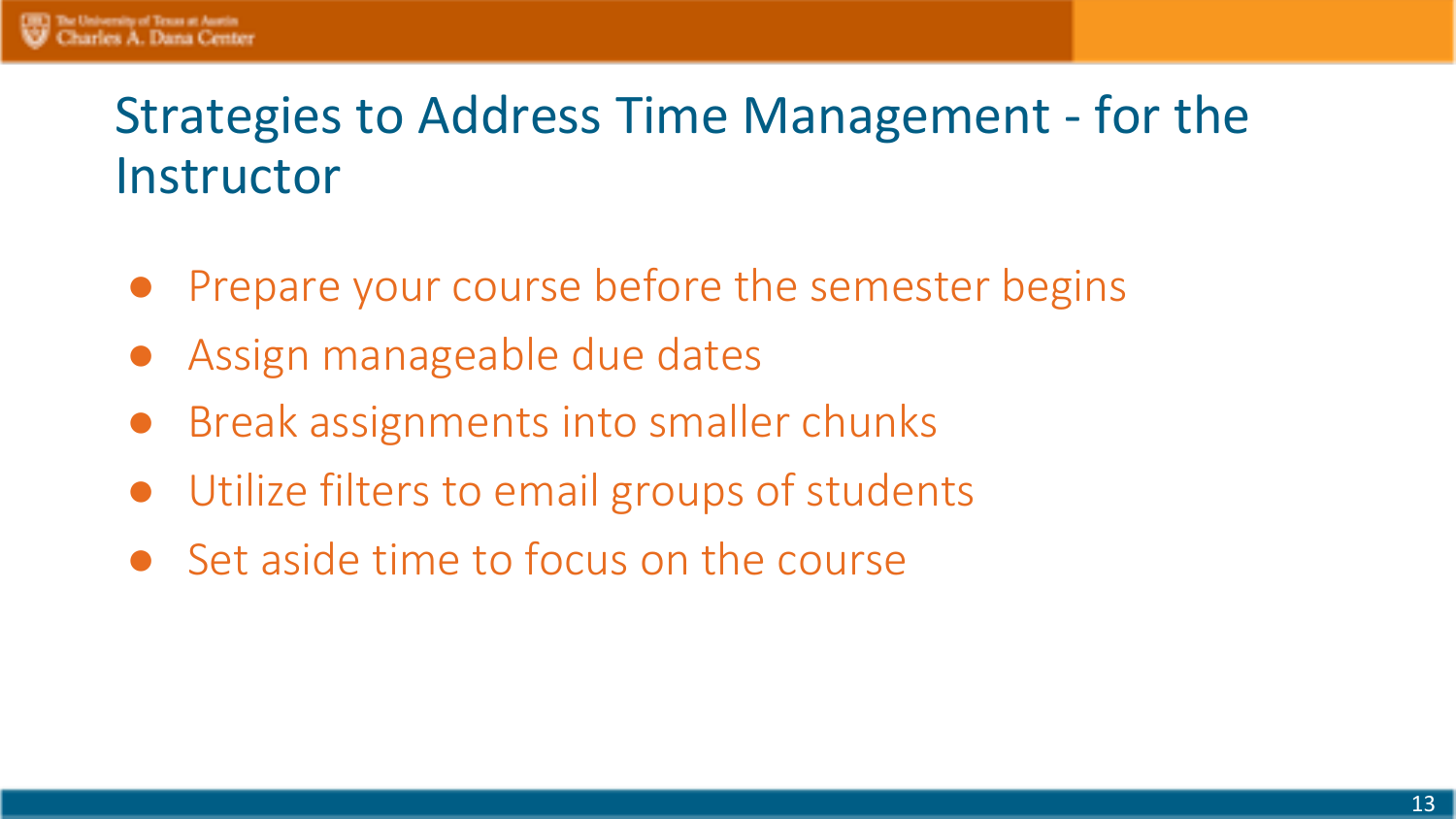## Strategies to Address Time Management

Share in the chat box:

What time management strategies have you used?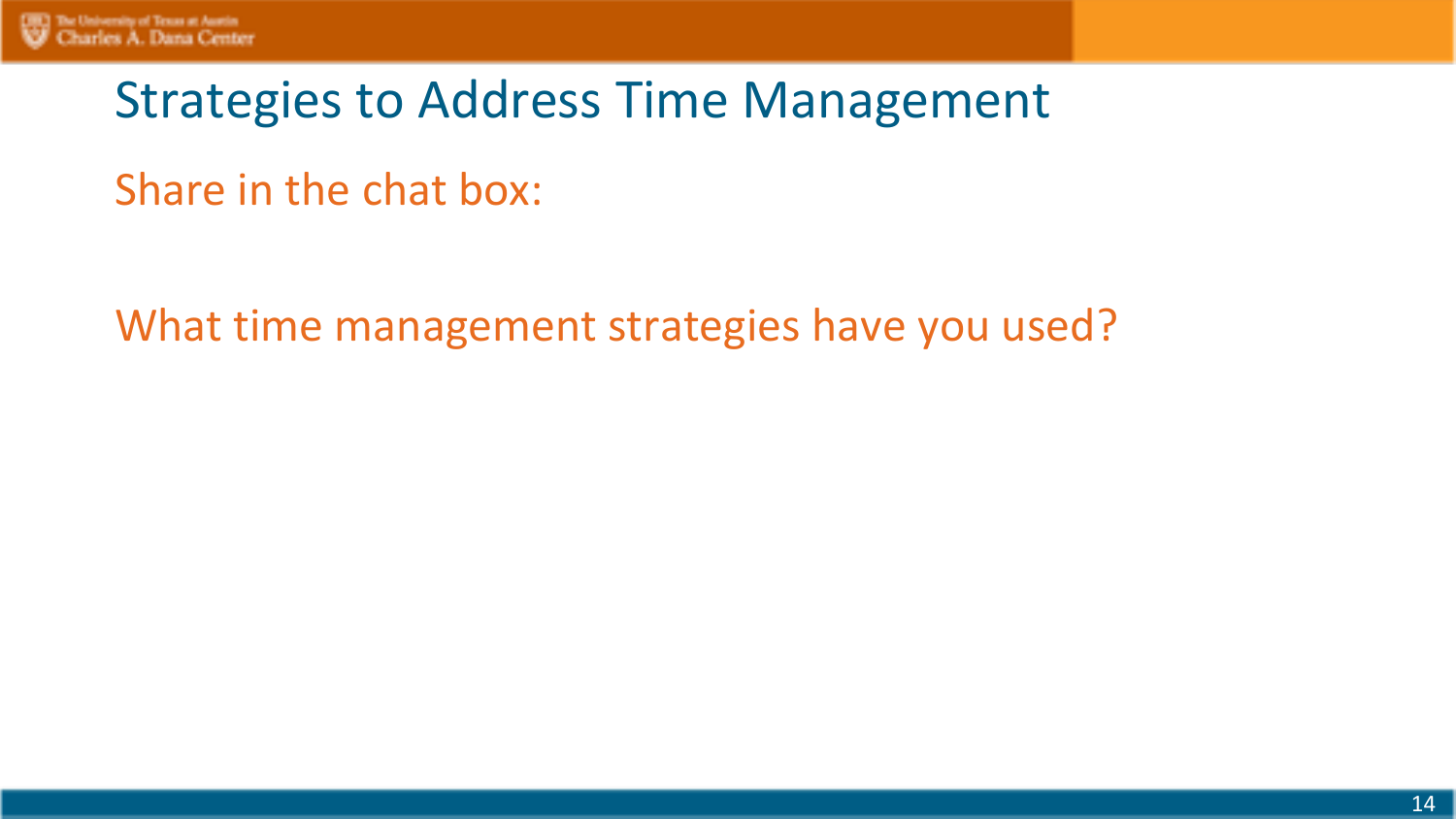## Collaboration Tools

- Annotations/Screen Capture Applications
	- Screencast-O-Matic
	- Record It!
	- Komoto
- Document Camera
	- iPevo
- Video Conferencing
	- LMS, Zoom, Microsoft Teams
- Scanner Applications
	- Genius Scan
	- Cam Scanner
- Real-time Collaboration
	- Google Docs
	- Voice Thread
- Webcam
- Cell phone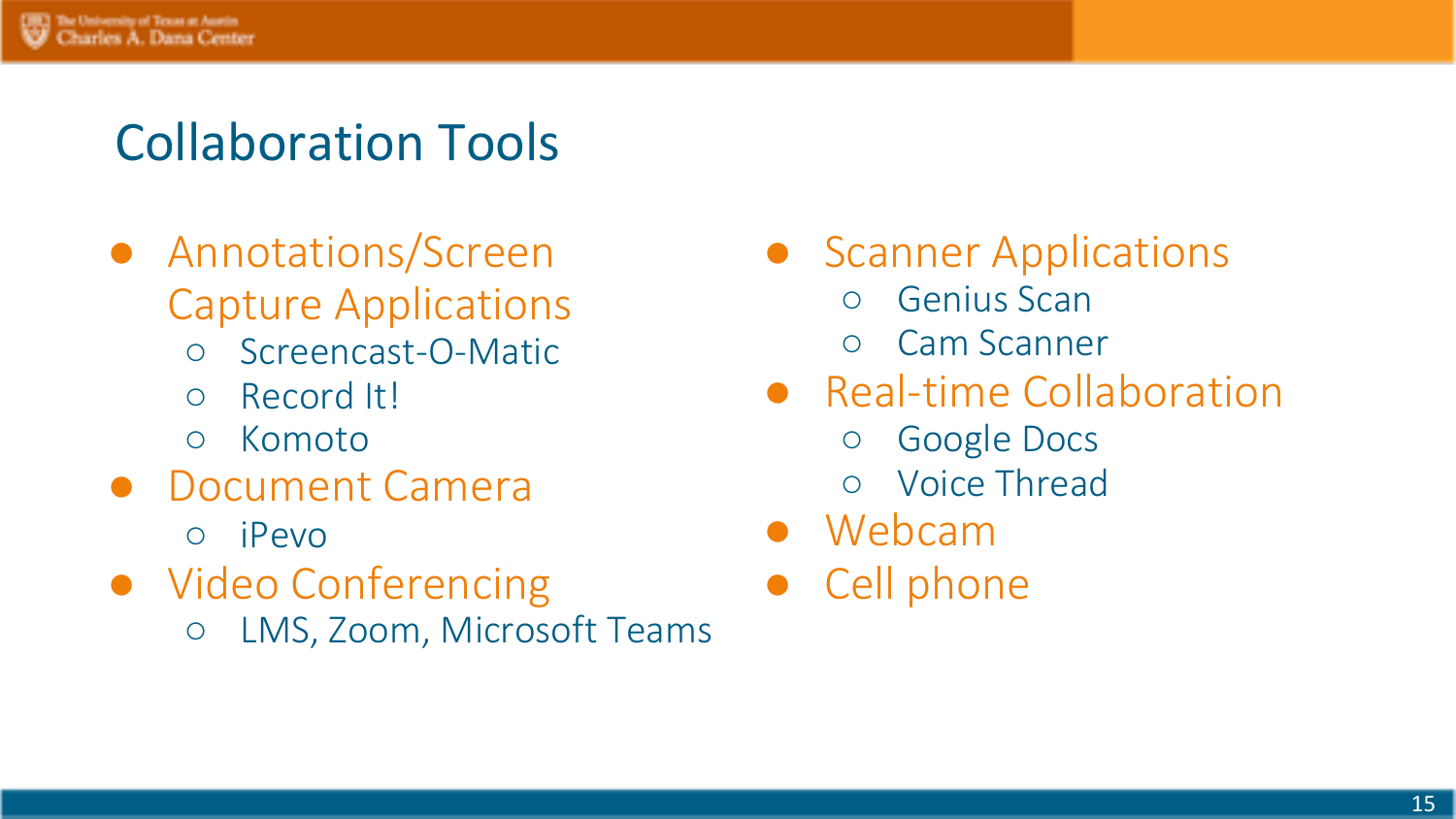## Discussion Questions:

● Anything not addressed that you want to add?

• Any helpful resources or advice you would like to share?

● Any additional questions?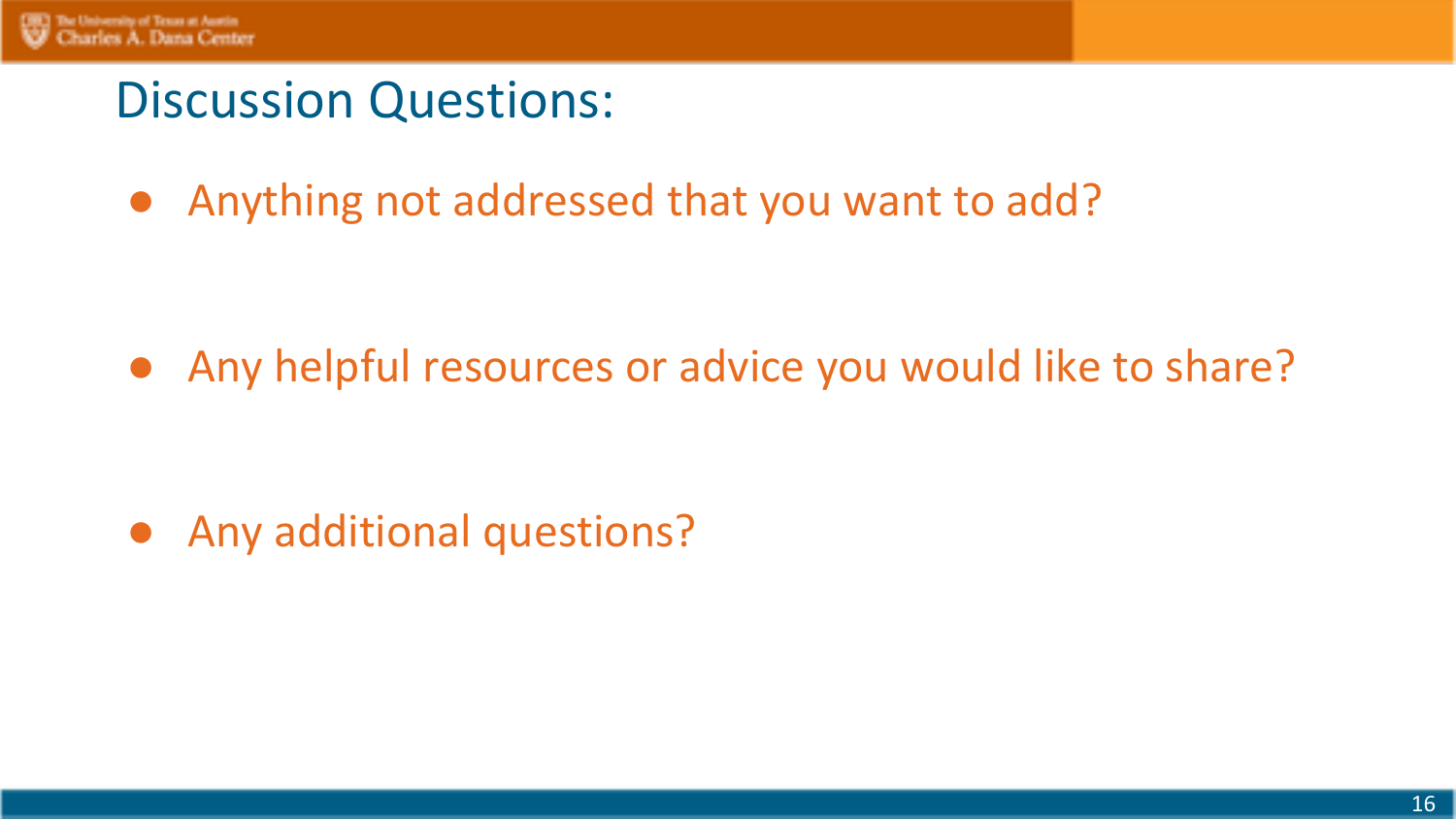## Resources and References

- Bolliger, D. U., & Inan, F. A. (2012). Development and validation of the online student connectedness survey (OSCS). The International Review of Research in Open and Distance Learning, 13(3), 41-65.
- Chronicle of Higher Ed. (2020) Moving online now. Retrieved from<br>https://connect.chronicle.com/rs/931-EKA-218/images/CoronaVirus ArticlesCollection.pdf
- Garrison, D. R., Anderson, T., & Archer, W. (2000). Critical inquiry in a text-based environment: Computer conferencing in higher education. The Internet and Higher Education, 2(2-3), 87-105.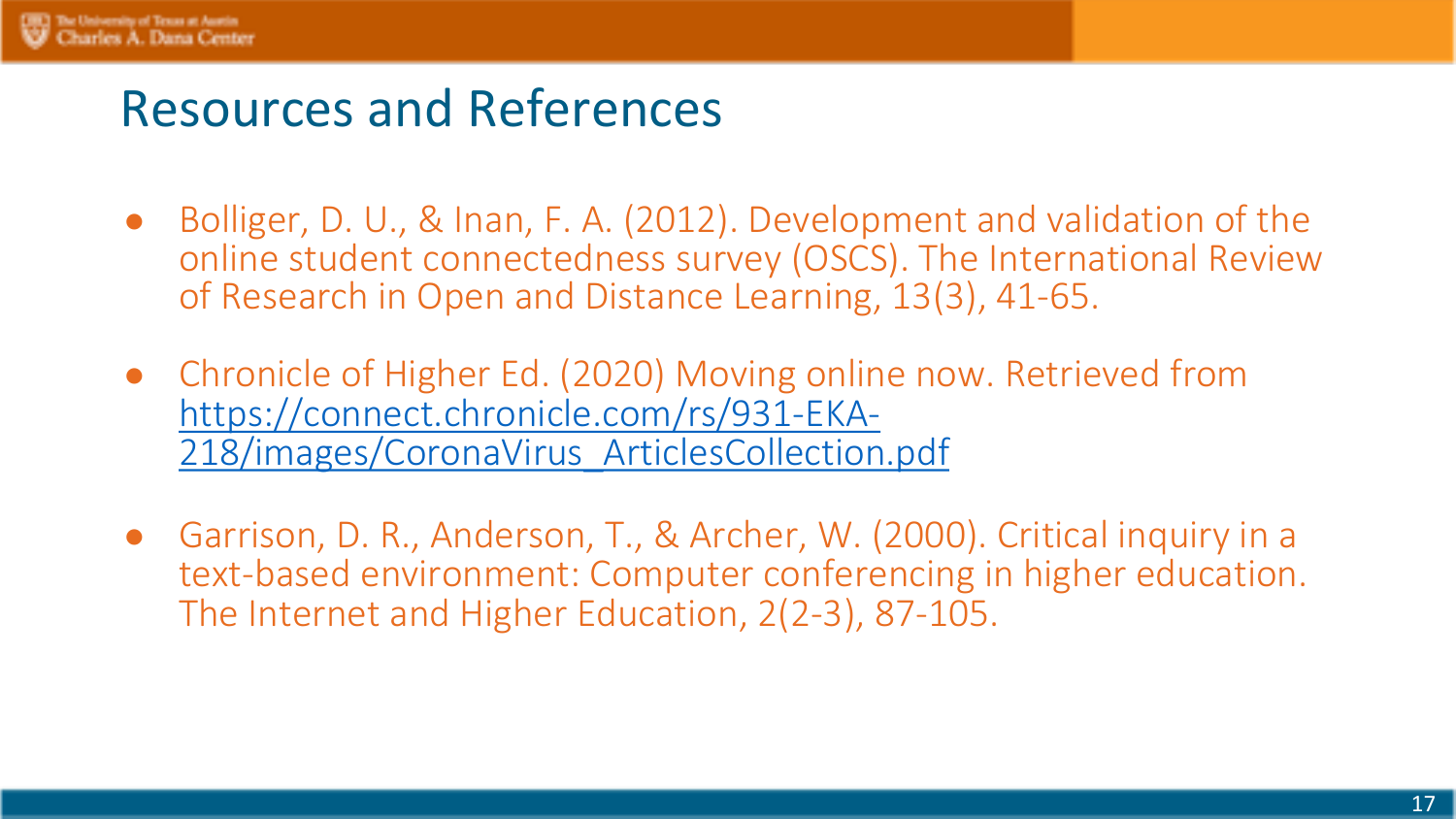## Blogs and Resources

- Dana Center Blogs:
	- https://www.utdanacenter.org/blog/dana-center-launches[new-transitioning-mathematics-courses-virtual-teaching](https://www.utdanacenter.org/blog/dana-center-launches-new-transitioning-mathematics-courses-virtual-teaching-webinars)webinars
	- [https://www.utdanacenter.org/blog/making-switch-virtual](https://www.utdanacenter.org/blog/making-switch-virtual-learning)learning
	- [https://www.utdanacenter.org/blog/shifting-virtual-teaching](https://www.utdanacenter.org/blog/shifting-virtual-teaching-higher-ed-mathematics-part-1)higher-ed-mathematics-part-1
- The Dana Center is compiling resources here:  $\bullet$ https://tinyurl.com/Teaching-Online-Resources